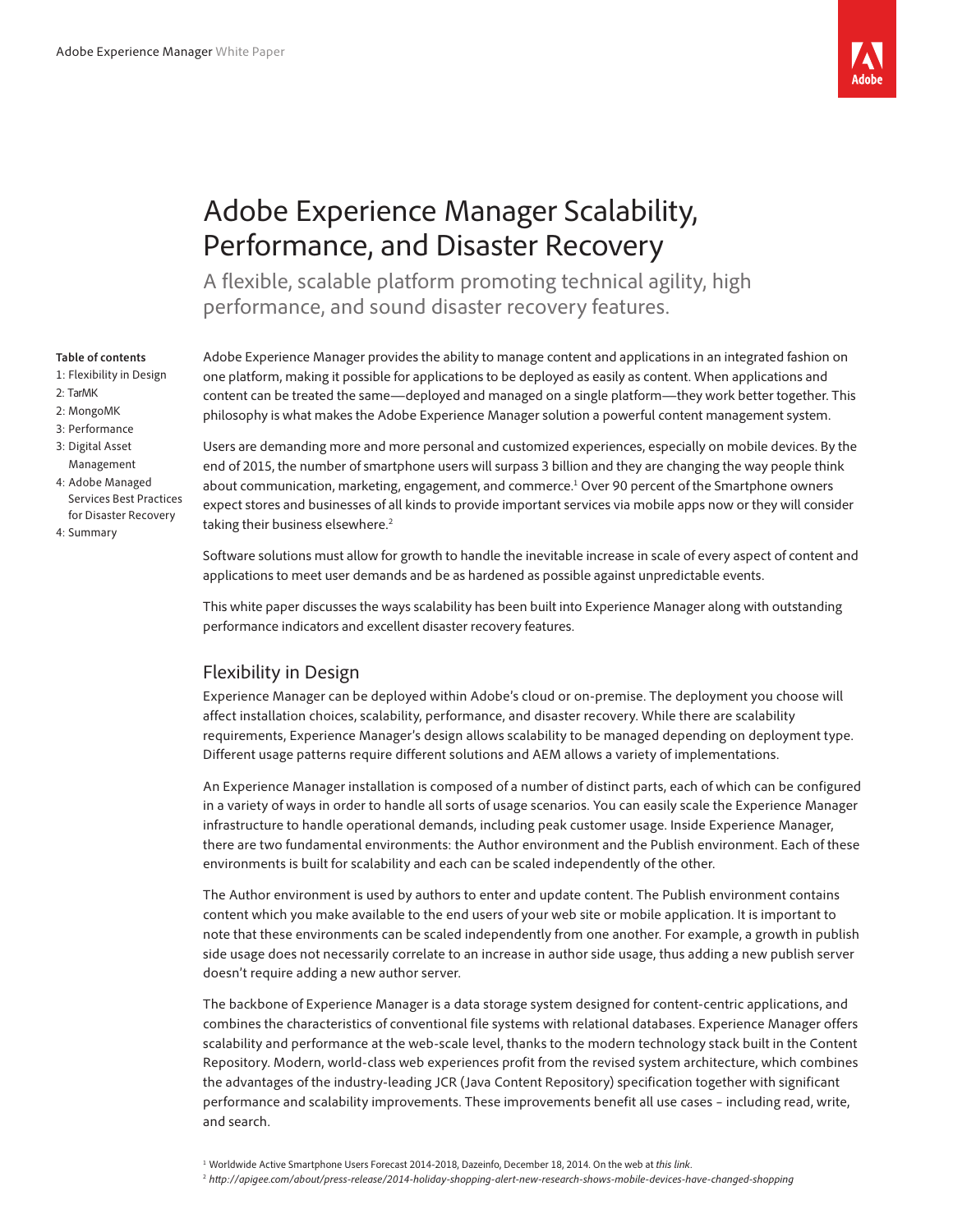## <span id="page-1-0"></span>New Repository Foundation

In an effort to enhance scalability and performance, the content repository within Experience Manager has been rewritten from the ground up as part of the *[Apache Jackrabbit Oak](http://jackrabbit.apache.org/oak/)* project. Apache Jackrabbit Oak is a scalable implementation of the Java Content Repository API with support for structured and unstructured content, full text search, versioning, transactions, observation and more. It is used as the foundation of the content repository.

Apache Jackrabbit Oak is a new JCR implementation with a completely new internal architecture. Based on concepts like eventual consistency and multi-version concurrency control, and borrowing ideas from distributed version control systems and cloud-scale databases, the Oak architecture is a major leap ahead for Jackrabbit.<sup>3</sup>

Modern, world-class web experiences profit from the revised system architecture, which combines the advantages of the industry-leading JCR specification together with significant performance improvements.

There are two options for the persistence layer backend used by Oak—TarMK and MongoMK.

### TarMK

TarMK is the standard persistence mechanism used by Adobe Experience Manager. It is a data storage engine purpose-built for content management applications, including web content management, digital asset management, and mobile application management. TarMK supports very high rates of both read and write throughput with zero external dependencies. Due to this lack of dependencies, TarMK can be operated entirely within the Adobe Experience Manager user interface; while external tool integration is available through standard Java Management Extensions (JMX) MBeans, such integration is entirely optional. When using TarMK, content is stored in standard POSIX Tar files on local file system. By default, binaries are stored in the same Tar files as metadata, but can optionally be stored separately. While Adobe does provide a backup utility for Adobe Experience Manager, many customers choose to integrate Experience Manager with their current backup infrastructure. Due to Oak's Multiversion Concurrency Control (MVCC) architecture, TarMK's files are always consistent and can be backed up using any file-based backup tool without any special quiescing procedures. All in all, TarMK provides high performance for content-based applications with minimal operational overhead.

#### MongoMK

The second backend storage option is MongoMK, a microkernel that uses the MongoDB NoSQL database. MongoMK allows linear horizontal scalability. Generally a single MongoDB cluster can support more than 5 Author AEM instances.

#### **Usage Recommendations**

In the Author environment, MongoMK is intended to be used in cases where the concurrent authoring activities are beyond the capacity of a single server, either in terms of processing power (CPU), memory, or a combination of both. In these circumstances, applying horizontal scalability can be a component of the solution.

As different Experience Manager deployments have different usage patterns, only real world performance testing will demonstrate whether or not this horizontal scalability is necessary. The following metrics have been identified as indicative that MongoMK should be evaluated:

- Thousands of named authors.
- Hundreds of concurrent authors.
- Hundreds of thousands of assets are ingested per day.
- Hundreds of thousands of page modifications (including automatic modifications, for example, from data feed import processes) per day.
- Tens of thousands of searches per day.

In the Publish environment, it is almost never appropriate to use MongoMK for web and asset management scenarios. There are some user-generated content and community scenarios that can be well served by using MongoDB. Customers with user-generated content requirements should work with Adobe certified experts to define the proper configuration for their specific business requirements.

3 Durig, Michael, Senior Developer at Adobe Research, "Oak, The Architecture of the new Repository," *[Slideshare presentation](http://www.slideshare.net/MichaelDrig/oak-39377061)*, September 22, 2014.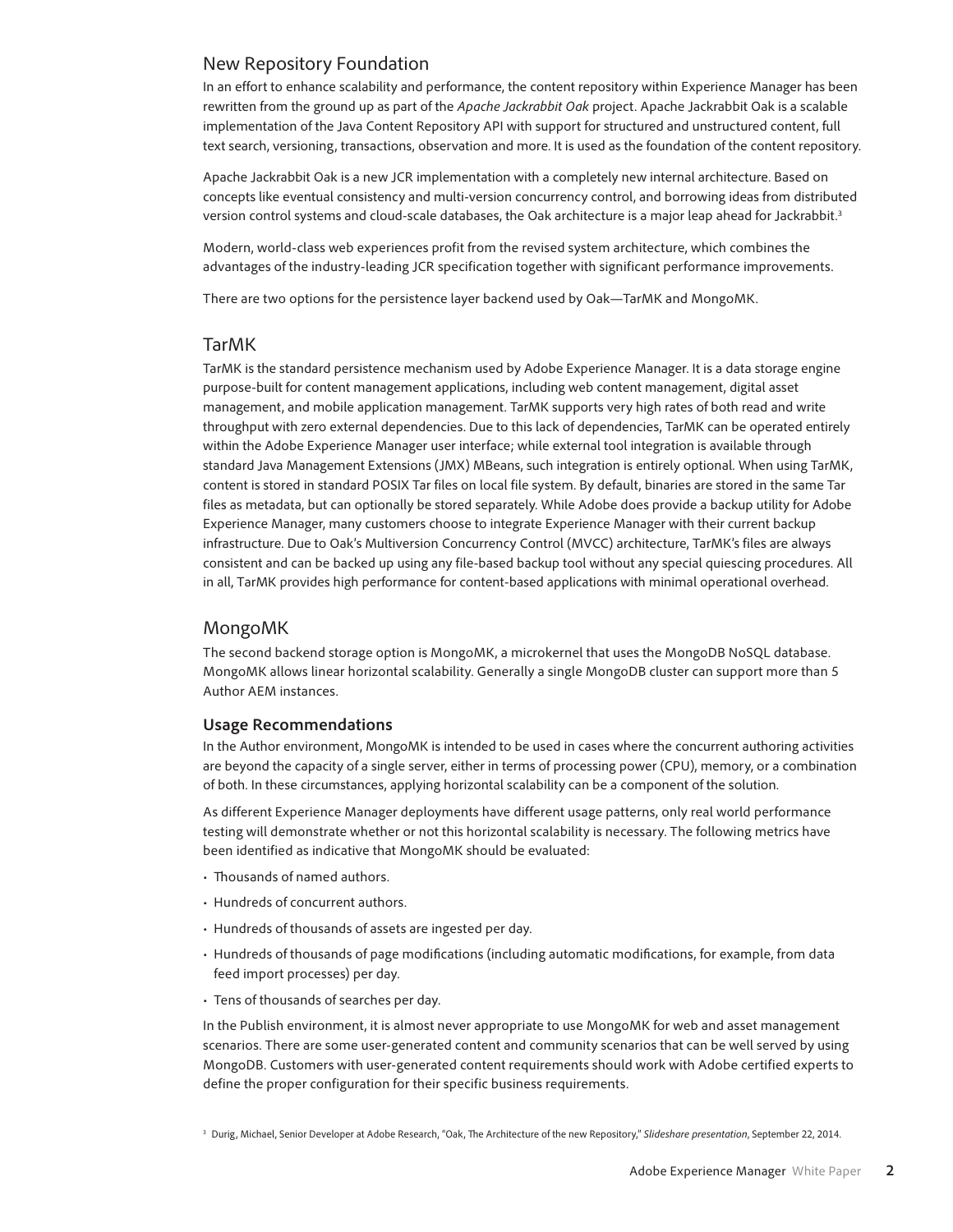#### <span id="page-2-0"></span>**Project Considerations**

The following items should be considered as prerequisites to any project using MongoMK:

- 1. MongoDB deployment architecture and sizing must be part of the project implementation with help from Adobe Consulting and/or MongoDB Architects.
- 2. MongoDB expertise must be present within the project team to have confidence in being able to sustain and maintain a MongoDB environment
- 3. While both the commercial or open source versions of MongoDB are supported, on-premise customers must purchase MongoDB Maintenance & Support contract directly from MongoDB Inc.
- 4. Overall AEM and MongoDB architectures and infrastructures well defined and validated by an Adobe Certified Experience Manager Architect

# Performance

Maximizing performance is a partnership between a well-designed piece of software and a development team with a flexible implementation plan. Experience Manager has been redesigned to allow the user to optimize performance based on each individual's usage profile. Adobe has created a number of [guides](https://helpx.adobe.com/experience-manager/kb/performance-tuning-tips.html) to help the user optimize performance and our team is there to help our enterprise customers customize their implementation.

Performance (or the lack of it) is one of the first things that your users notice, so as with any application with a user interface, performance is of key importance. To optimize the performance of your Experience Manager installation you need to monitor various attributes of the instance and its behavior.

Many Adobe Experience Manager installations begin with the default configuration and work well for small- or medium-based applications where performance of both publishing and authoring instances are good. But when your site grows and the content authors start their work, do your first performance and stress tests using numbers provided by the requirements. This will provide important data to help you understand how you need to optimize the system.

Experience Manager's Author environment is optimized for a relatively small number of users who each generate a high number of performance intensive requests when updating content pages and the individual elements on those pages. In the Publish environment, the number of requests is significantly greater and the speed is just as vital, but since the nature of the requests is less dynamic, additional performance enhancing mechanisms can be applied, such as caching or load-balancing.

Once Experience Manager has been installed and configured, performance can be optimized depending on the level of complexity of a project and the experience of the development team. Since your system load changes and the performance profiles of your system shifts over time, AEM allows for performance "tune-ups" to optimize system performance.

Performance tuning is an iterative process that involves, measuring, analysis, optimization and validation until the goal is reached. In order to properly take this aspect into account, implement an agile validation process in the optimization phase rather than a more heavy-weight testing process after each iteration.

The way a content repository is structured can impact performance as well. In general, Experience Manager has been optimized for deep, narrow trees, i.e. an individual Page (for Sites) or Folder (for Assets) should have less than 1,000 children. However, Experience Manager's content repository is also able to handle very flat structures, with millions of child nodes, assuming that an appropriate user interface is created to manage this content.

## Digital Asset Management

Poor performance in Digital Asset Management (DAM) can impact the user experience in three ways: interactive performance, asset processing, and download speed. To improve performance, it is important to measure the observed performance properly and to establish target metrics.